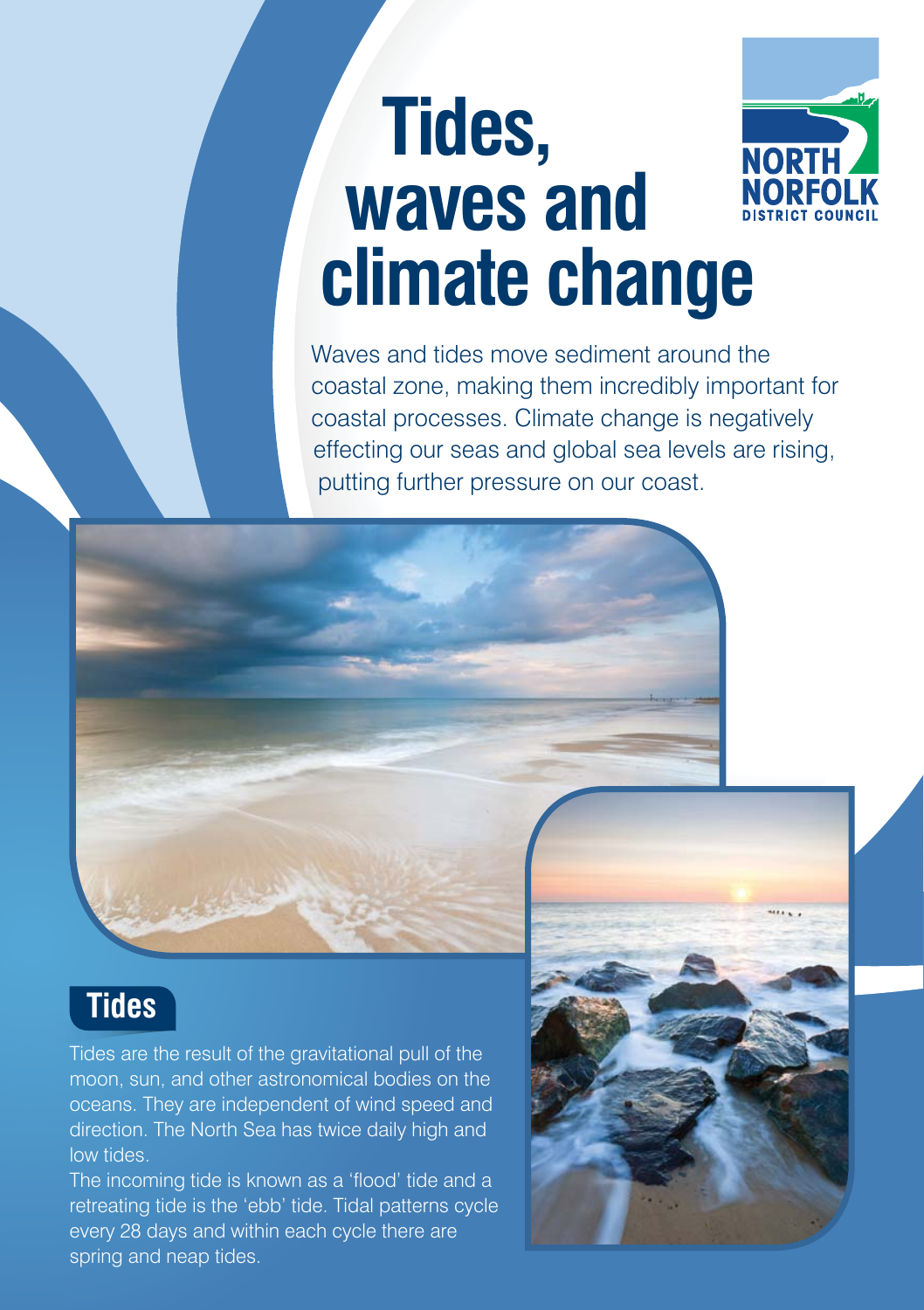#### **Types of Tides**

#### **Spring Tide**

During a spring tide, we experience the highest high tides and lowest low tides. Spring tides (not related to the season) are caused when the Earth, Sun, and Moon are aligned and exert the greatest amount of gravitational pull on the oceans; this is identified by a full moon or new moon.

#### **Neap Tide**

Neap tides cause high tides to be lower and low tides to be higher than usual, resulting in a far less obvious difference between daily high and low tides. This happens when the Moon is at the first or third quarter of its cycle.

**The position of the Sun, Moon and Earth in relation to spring and neap tides**



Picture taken from https://www.windows2universe.org/earth/Water/images/tides\_lg\_gif\_image.html



#### **Aerial images of Cromer Pier**



Crown Copyright. All rights reserved. Licence No.100018623, 2015

Crown Copyright. All rights reserved. Licence No.100018623, 2015

Tides can change quickly and can cut off sections of beach. Always check the local tide times before visiting the beach.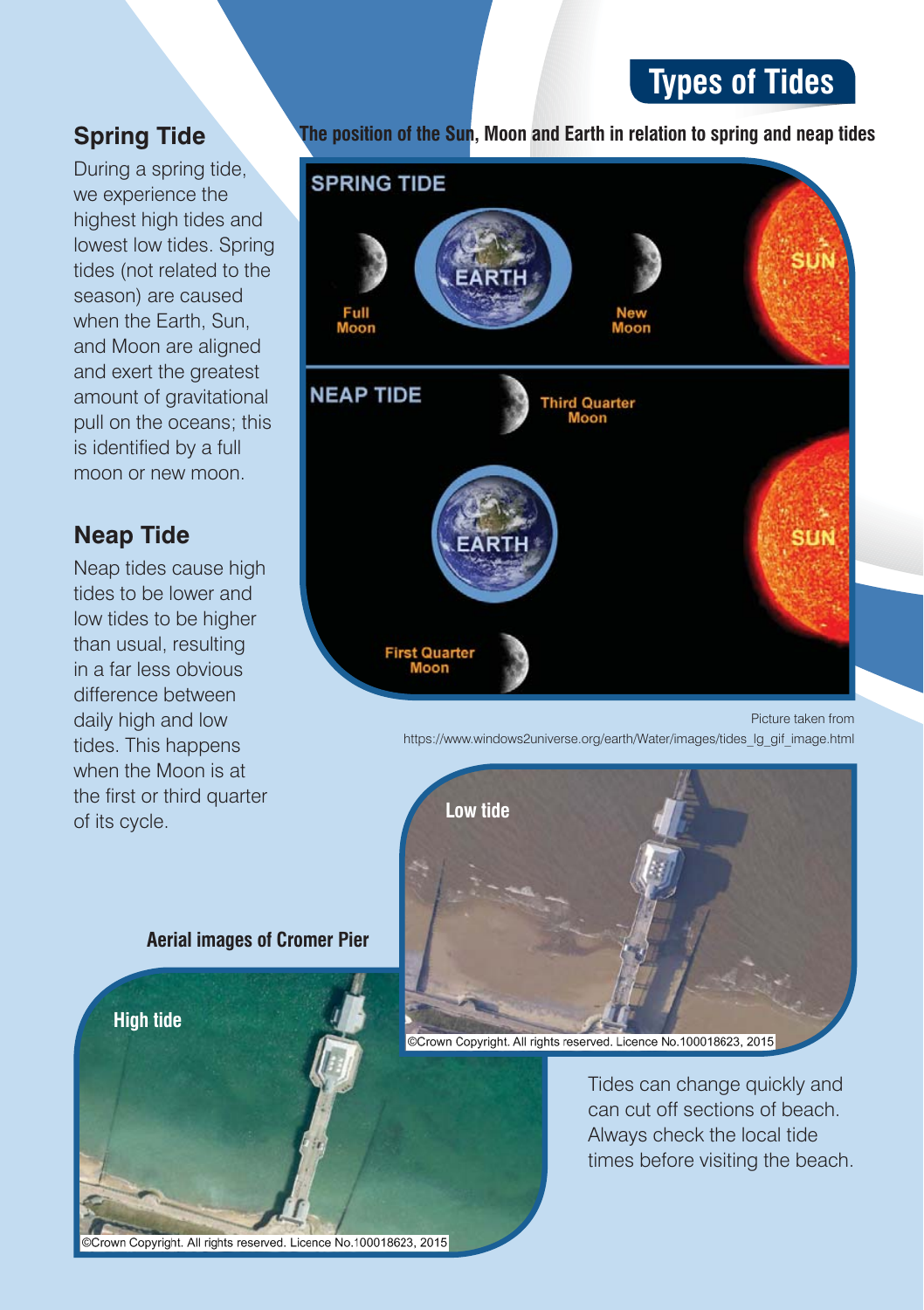### **Tide Tables**

The speed at which a tide travels around the coastline is determined by the shape of the coastline, depth of water, topography of the sea floor as well as many other considerations. This results in the tide reaching different parts of the UK at different times.

Fortunately, tides are predictable and can be read using a tide table or chart. Tide tables are available for specific locations along the coast and provide times of high and low water for each day. An example of a tide table and how to read it is below.



**Tide times vary along the coast**

| © National Oceanography Centre, Liverpool |                  |                           |                  |                 |
|-------------------------------------------|------------------|---------------------------|------------------|-----------------|
| Mon 1st                                   | 01:01            | 08:09                     | 14:12            | 20:24           |
| <b>Dec 2014</b>                           | 4.52m H          | 1.34mL                    | 4.30m H          | 1.80mL          |
| Tue 2nd                                   | 02:15<br>4.56m H | 09:18<br>$1.27m$ $\Gamma$ | 15:19<br>4.43m H | 21:34<br>1.64mL |
| Wed 3rd                                   | 03:22            | 10:19                     | 16:15            | 22:34           |
|                                           | 4.68m H          | 1.17mL                    | 4.61mH           | 1.42mL          |

Times in GMT, heights in metres above chart datum (approximately the lowest level due to astronomical effects).

Predictions DO NOT include meteorological effects.

 $(H - high water, L - low water)$ 

Tide tables can be used for a variety of reasons including recreation and to aid fishermen. To find out more about tide tables, and to find tide times in your area, please visit www.metoffice.gov.uk/public/weather/tide-times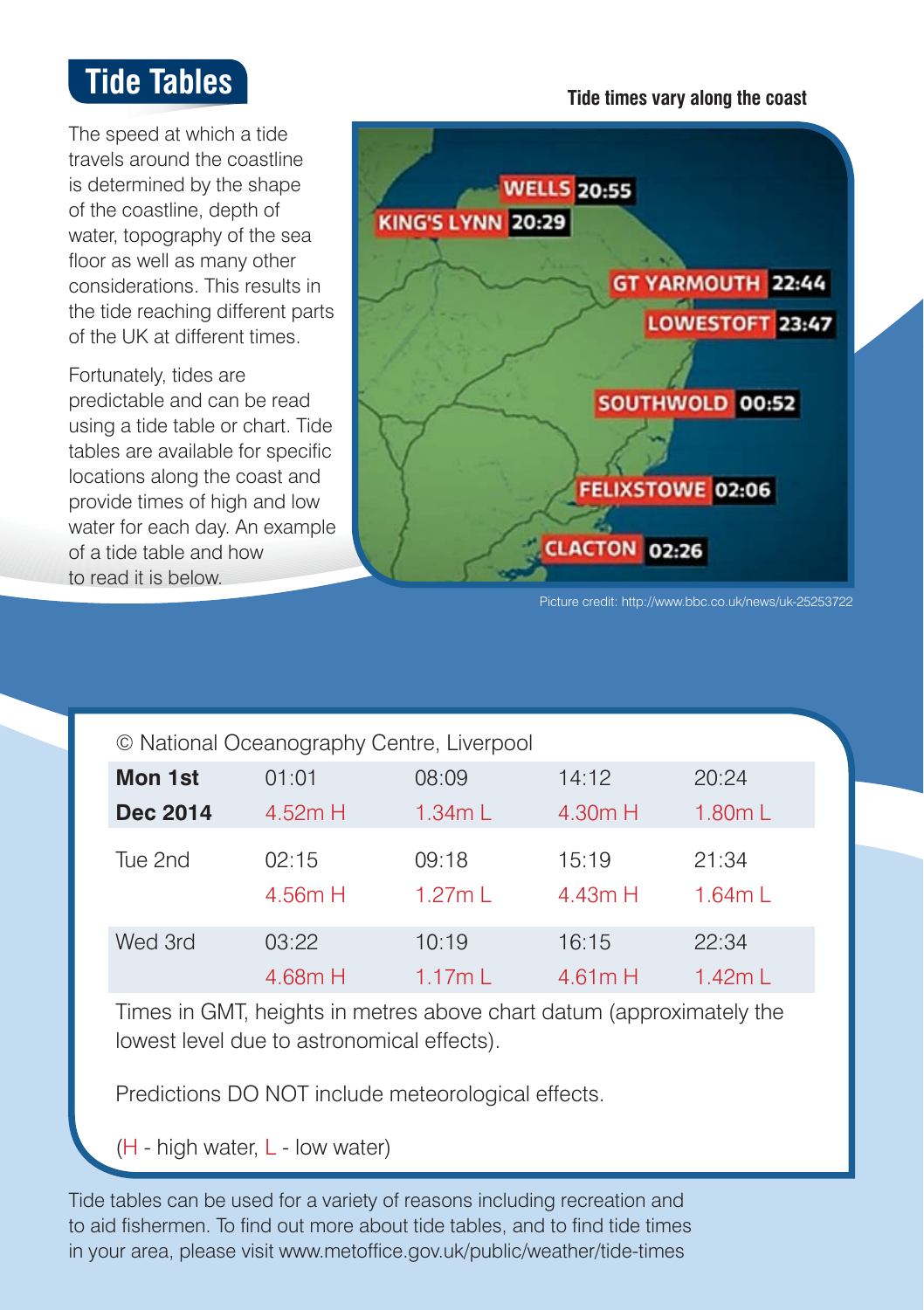

#### **Waves**

Waves are created as the wind blows over the surface of the sea and the moving air transfers its energy to the water. The size and amount of energy the wave has depends on the strength of the wind and how far the wave has travelled (fetch). Waves with a small fetch have not travelled far and will be smaller, whereas waves with a long fetch have travelled further and will be larger and more powerful.

**In North Norfolk, winds from northerly directions produce the longest fetch**

When waves reach the shore, they release the energy by breaking. It depends on the type of coastline they meet as to how waves break. If the coastline is a solid structure, such as a cliff or sea wall, energy is released explosively with noise, spray and possibly damage to the structure. If the coastline is a beach, energy is released more gradually as it is used to move beach material.



**Waves along the Happisburgh Coastline**

**The Channel Coastal Observatory (CCO) provide coastal data, including that of beach level, to inform coastal management decisions. For more information on beach levels visit www.channelcoast.org.**

Wave energy and type are associated with season. Constructive waves are lower energy waves that help to push material onshore and therefore build up the beach. These are associated with the summer months. Conversely, destructive waves generally occur in winter and pull material from the beach, moving it offshore. These types of waves, are important when thinking about sediment transfer, and the role of the beach.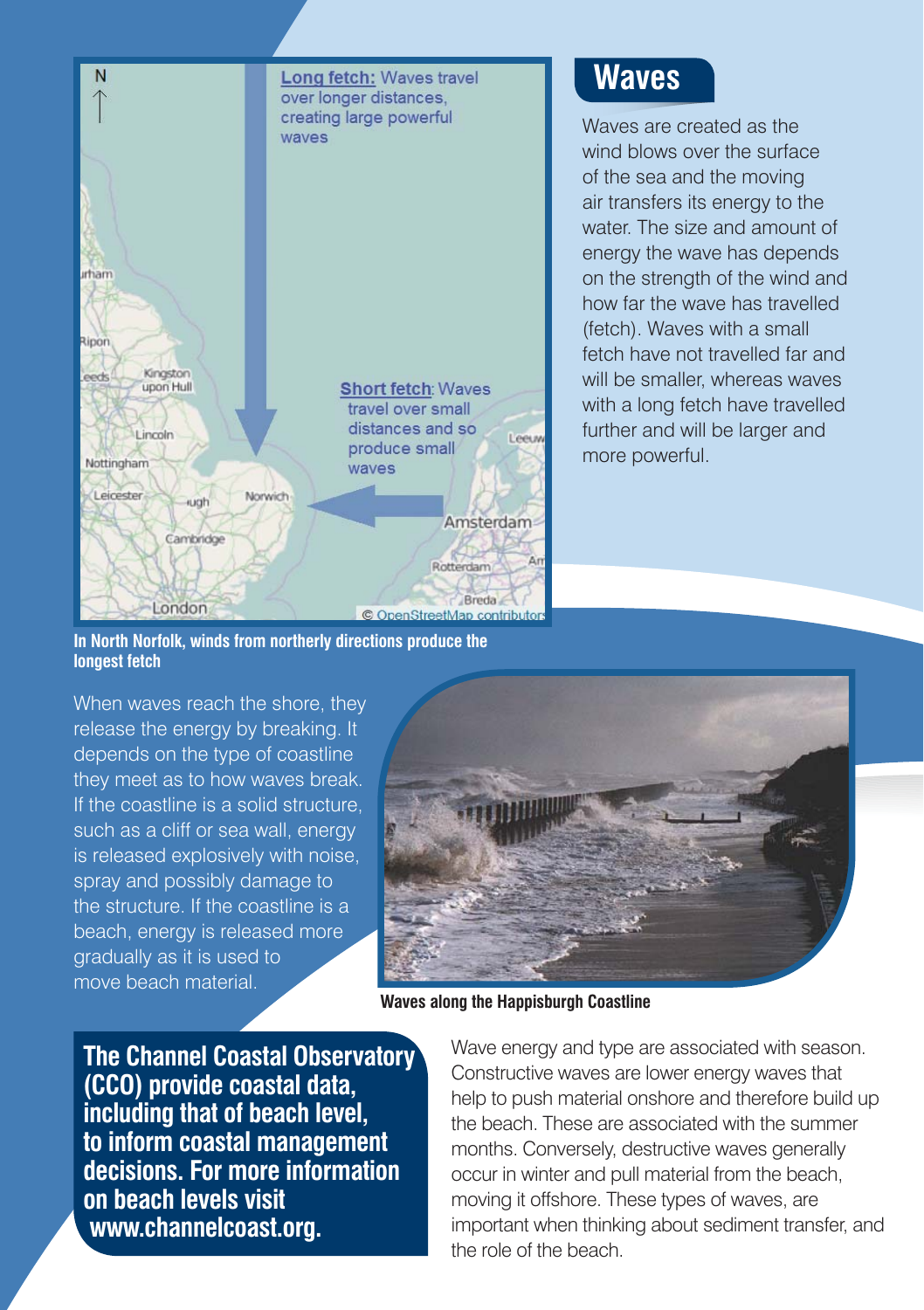### **Climate Change**

Tides cause the most regular change in sea level; however, they are not the only cause of Tid sea level change. For example, the Intergovernmental Panel on Climate Change (IPCC) have unequivocal evidence that the anthropogenic production of greenhouse gases is contributing to global temperature increases.



**Change in sea level rise and upper ocean temperatures correlate in IPCC Fifth assesment report Figures SPM.3 C) and D)**

The ocean is an effective 'sink' and it absorbes carbon dioxide  $(CO<sup>2</sup>)$ and other greenhouse gases, as well as heat from the atmosphere. Scientists have recorded a rise in upper ocean temperatures that correlates with increased release of greenhouse gases into the atmosphere. Absorbtion of greenhouse gases into the ocean causes the water to become more acidic which is detrimental to marine life. A current effect of acidifying oceans is the bleaching of coral reefs.



## **Thermal Expansion**

Water expands when it is heated and scientists have recorded this happening in the oceans. Oceans are expanding as global temperatures increase and cause sea levels to rise. Additionally, as the Earth warms, vast ice sheets melt, exacerbating sea level rise. Thermal expansion is expected to continue for many centuries to come. It will not be preventable as it will happen

independantly of any future anthropogenic greenhouse gas releases. As the global climate changes, more frequent extreme weather and storm events are predicted. It is impossible to completely protect ourselves from sea level rise and climate change, so the important issue is how to **limit, prepare** and **adapt** to it.

**Over the period 1910 to 2010, global mean sea level rose by 0.19 [0.17 to 0.21] m**

**For more information on climate change visit: www.ipcc.ch**